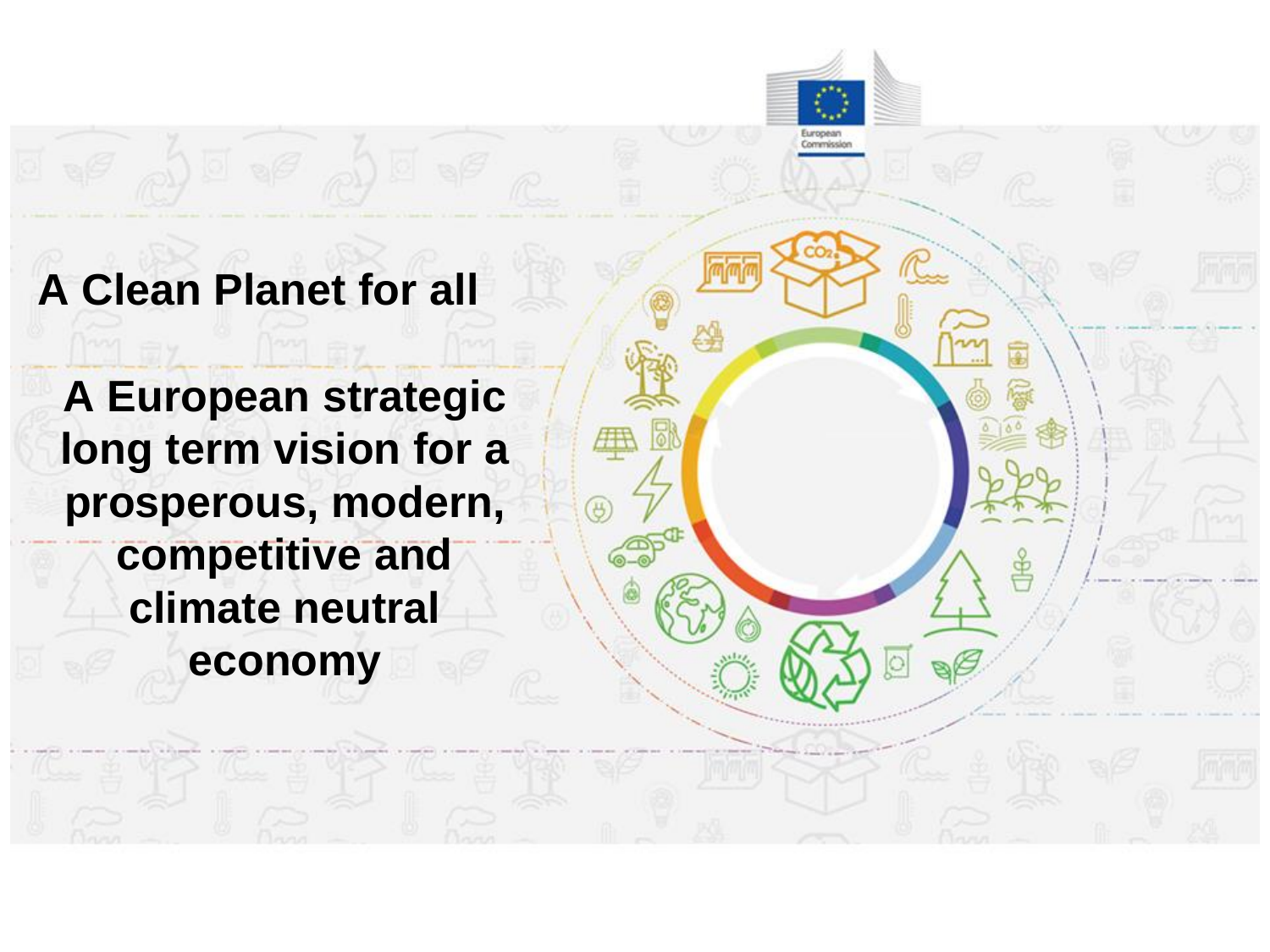# **Building blocks for 2050**

- 1.Energy efficiency
- 2.Deployments of renewables
- 3.Clean, safe & connected mobility
- 4.Competitive industry and circular economy
- 5. Infrastructure and inter-connections
- 6.Bio-economy and natural carbon sinks
- 7.Tackle remaining emissions with carbon capture and storage

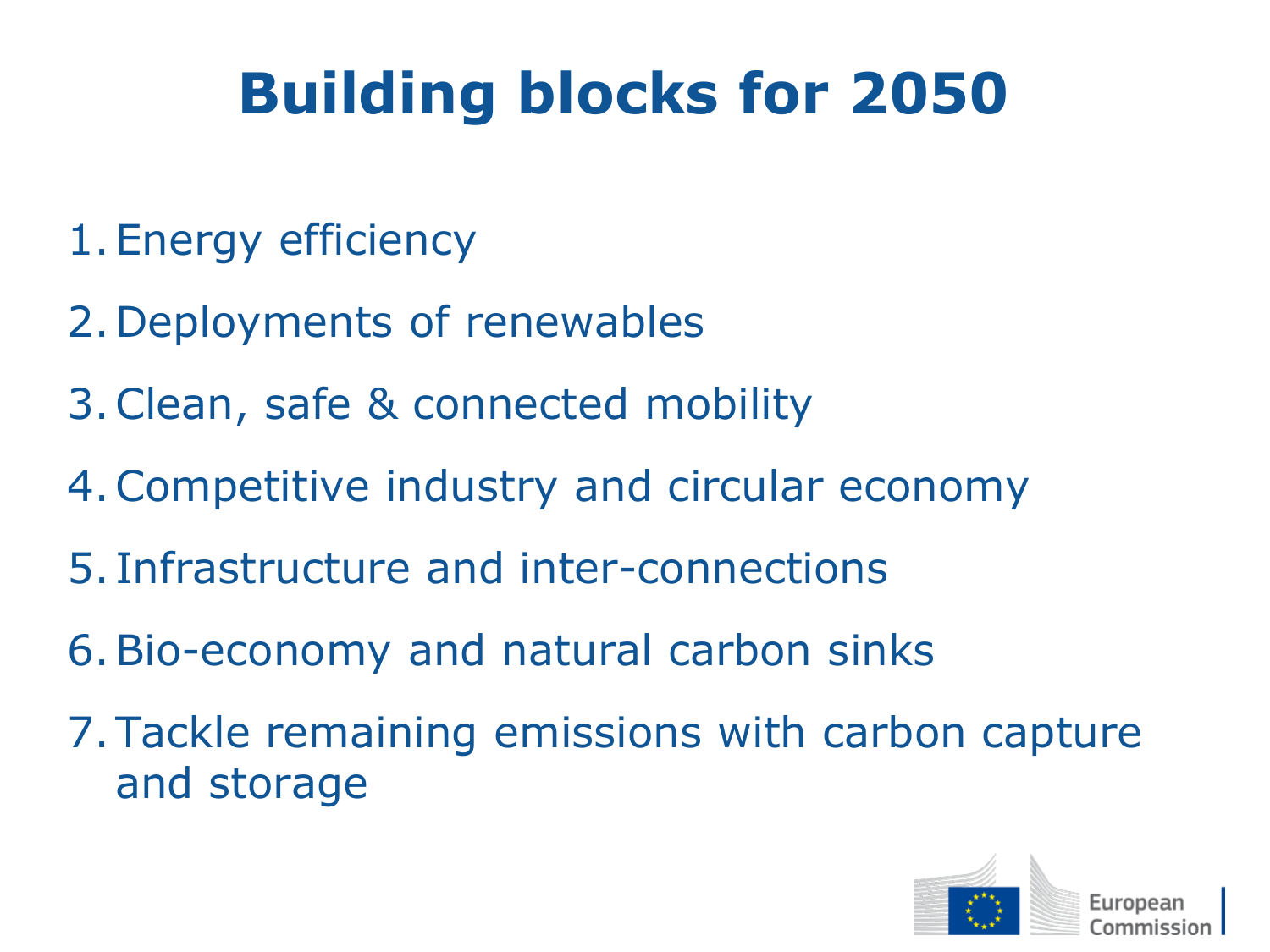# **Vision for a Clean Planet by 2050**

*Several pathways for a climate neutral Europe, challenging but feasible from technological, economic, environmental and social perspectives*



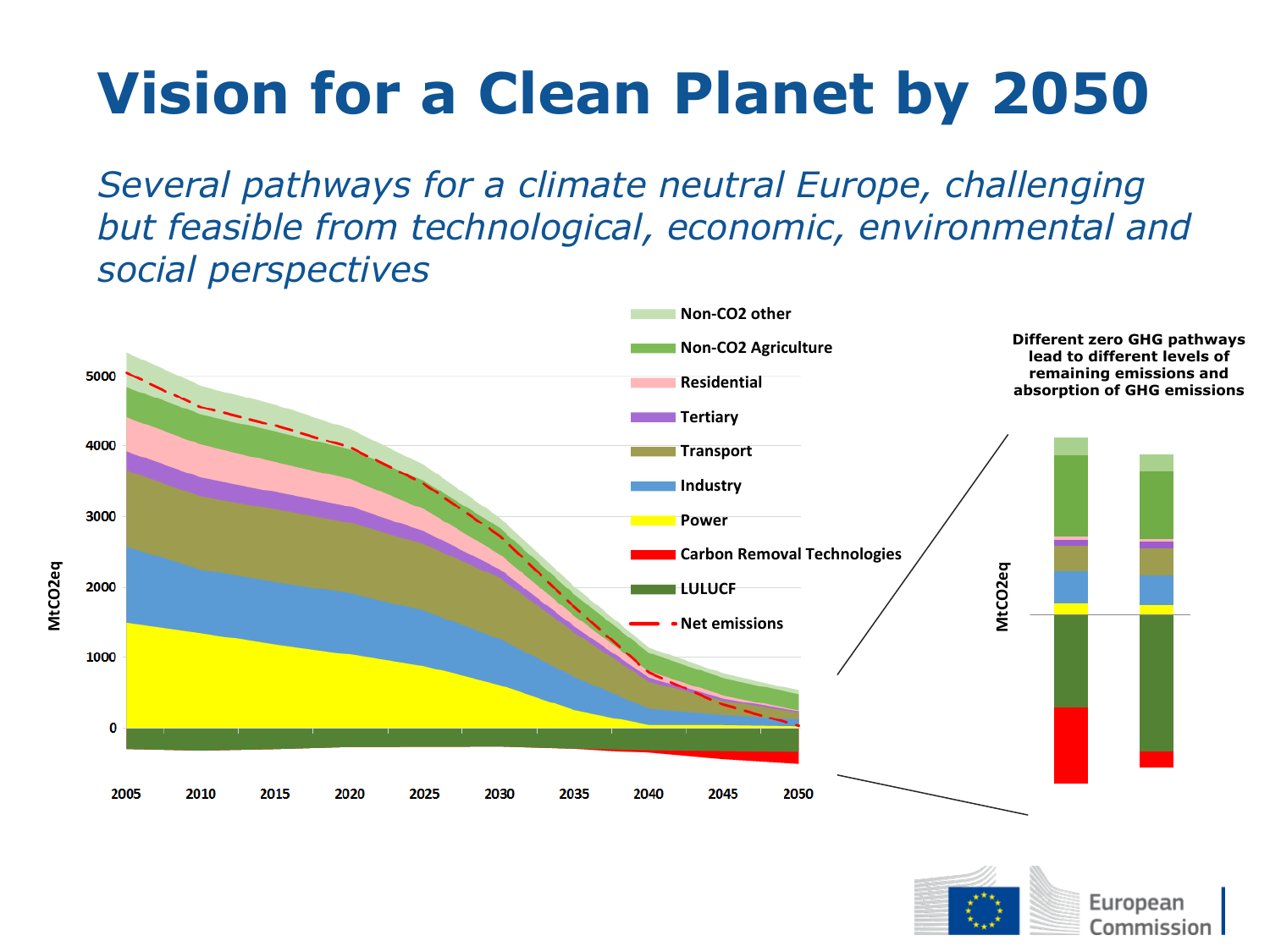# **Innovation Fund**



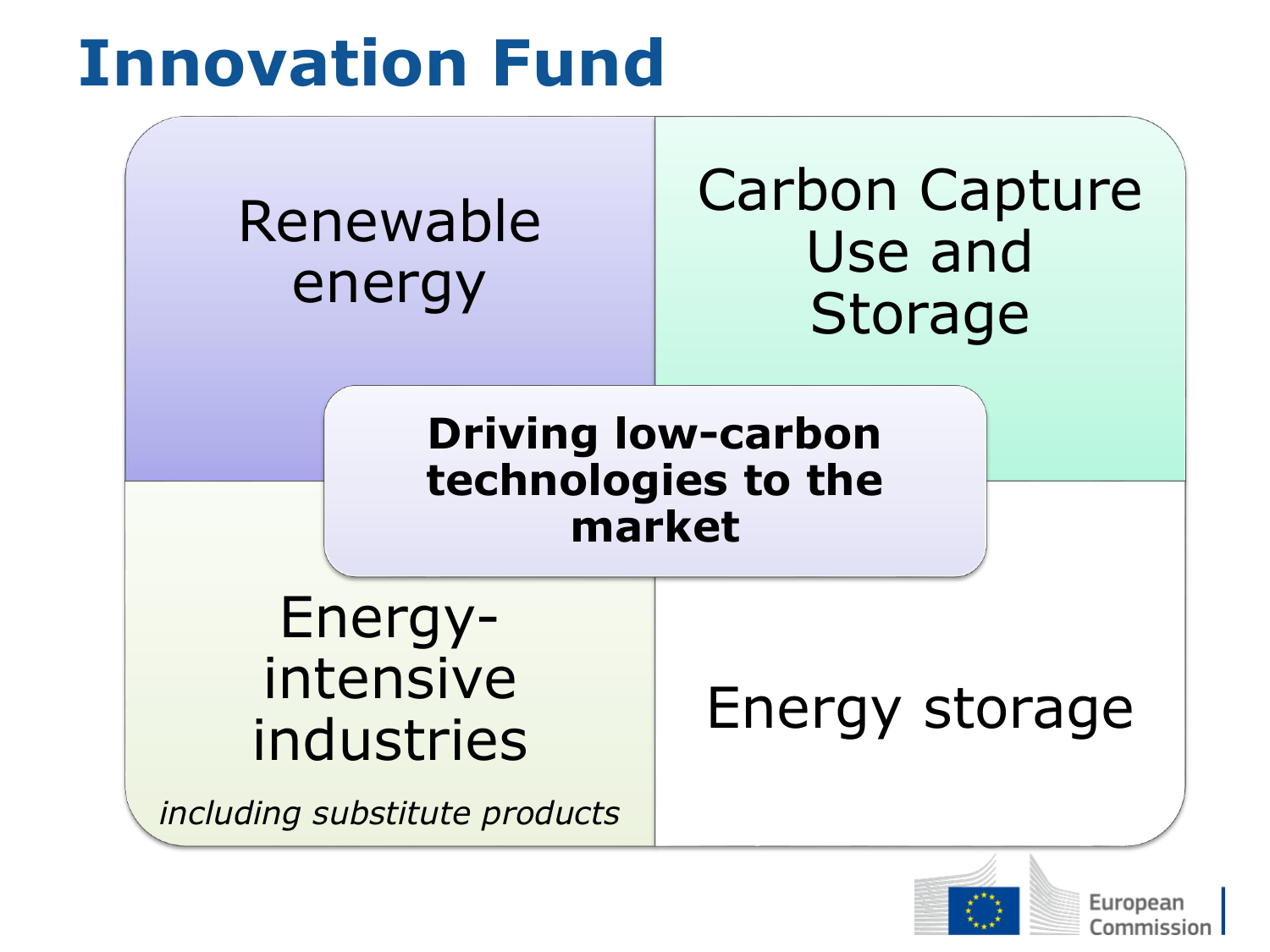## **Key features of the Innovation Fund**

| Volume of at least<br>EUR 10 billion at<br>current carbon<br>prices           | Support of up to<br>60% of additional<br>costs related to<br>innovative<br>technology | First call expected<br>for 2020 and<br>regular calls up to<br>2030              |
|-------------------------------------------------------------------------------|---------------------------------------------------------------------------------------|---------------------------------------------------------------------------------|
| Financed from the<br>revenues of the EU<br><b>Emissions Trading</b><br>System | Support of<br>additional capital<br>and operating<br>costs (up to 10<br>years)        | Comprehensive<br>selection criteria<br>and project<br>development<br>assistance |

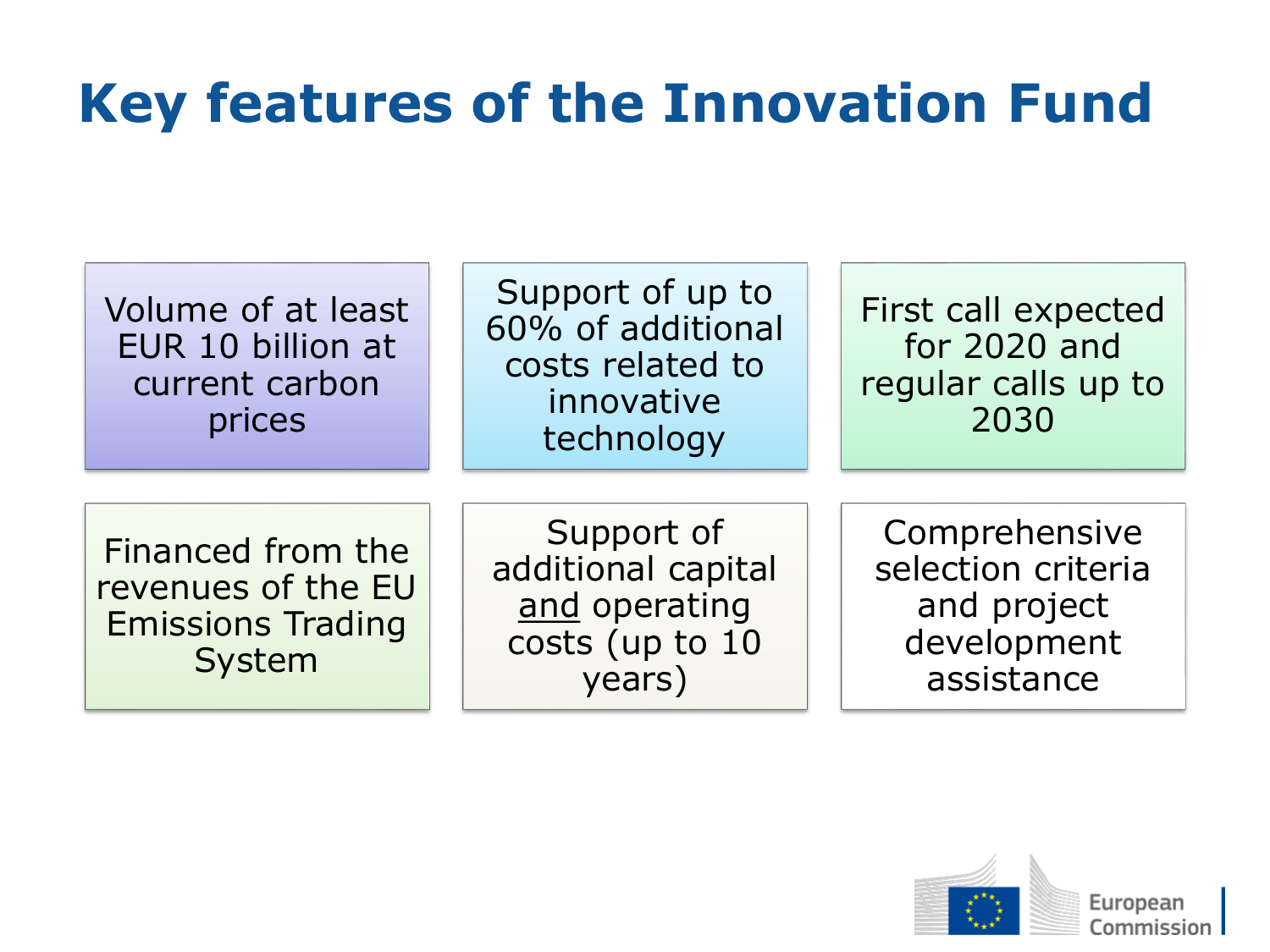### **Innovation Fund complementarities**



InvestEU

#### Member State Funding

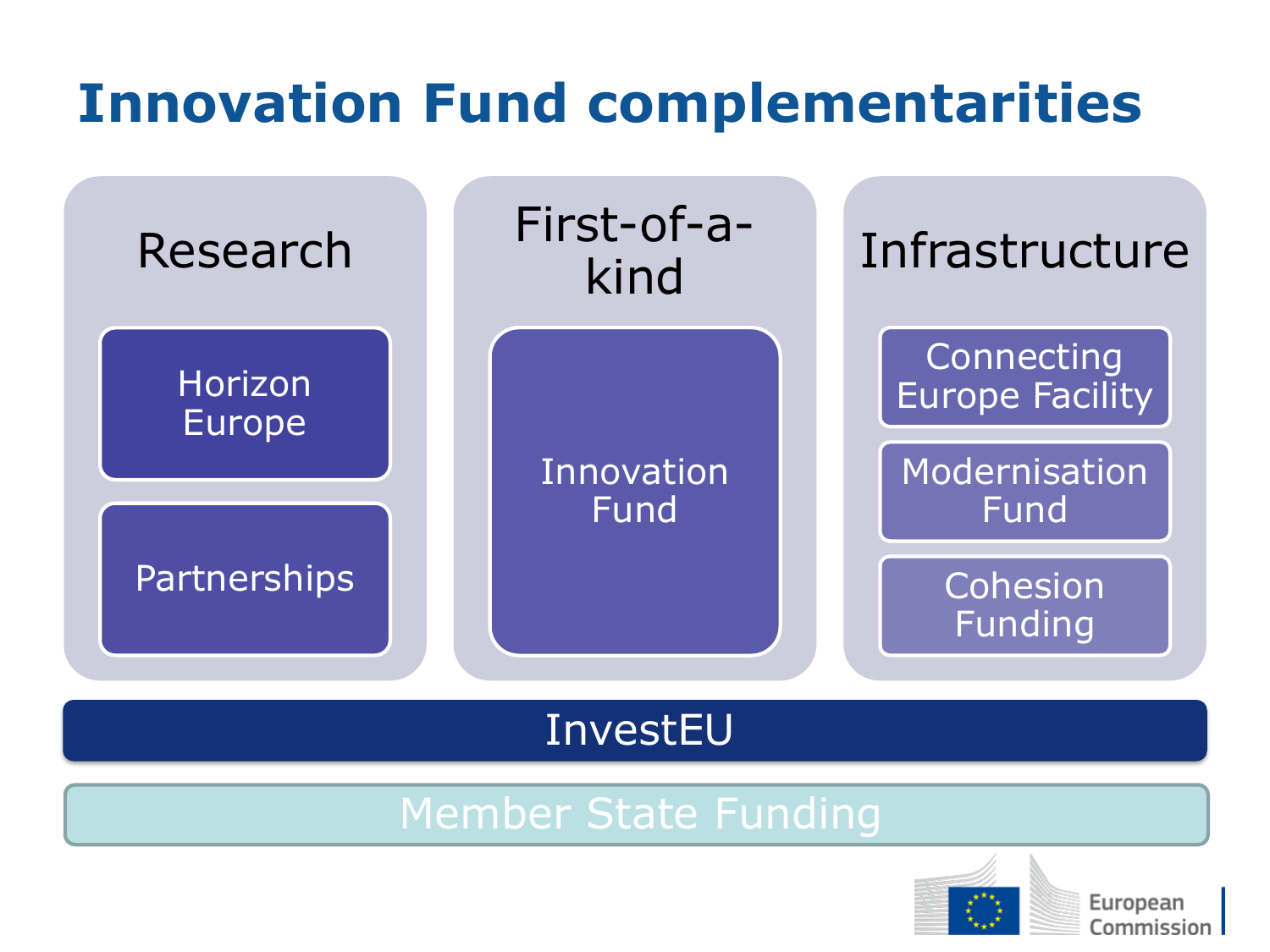#### **Technology and business**

**Selection criteria** $\overline{\mathbf{C}}$ crite election  $\boldsymbol{\mathsf{S}}$ 

Greenhouse gas emissions avoidance

Degree of innovation

Project maturity

**Scalability** 

Cost efficiency

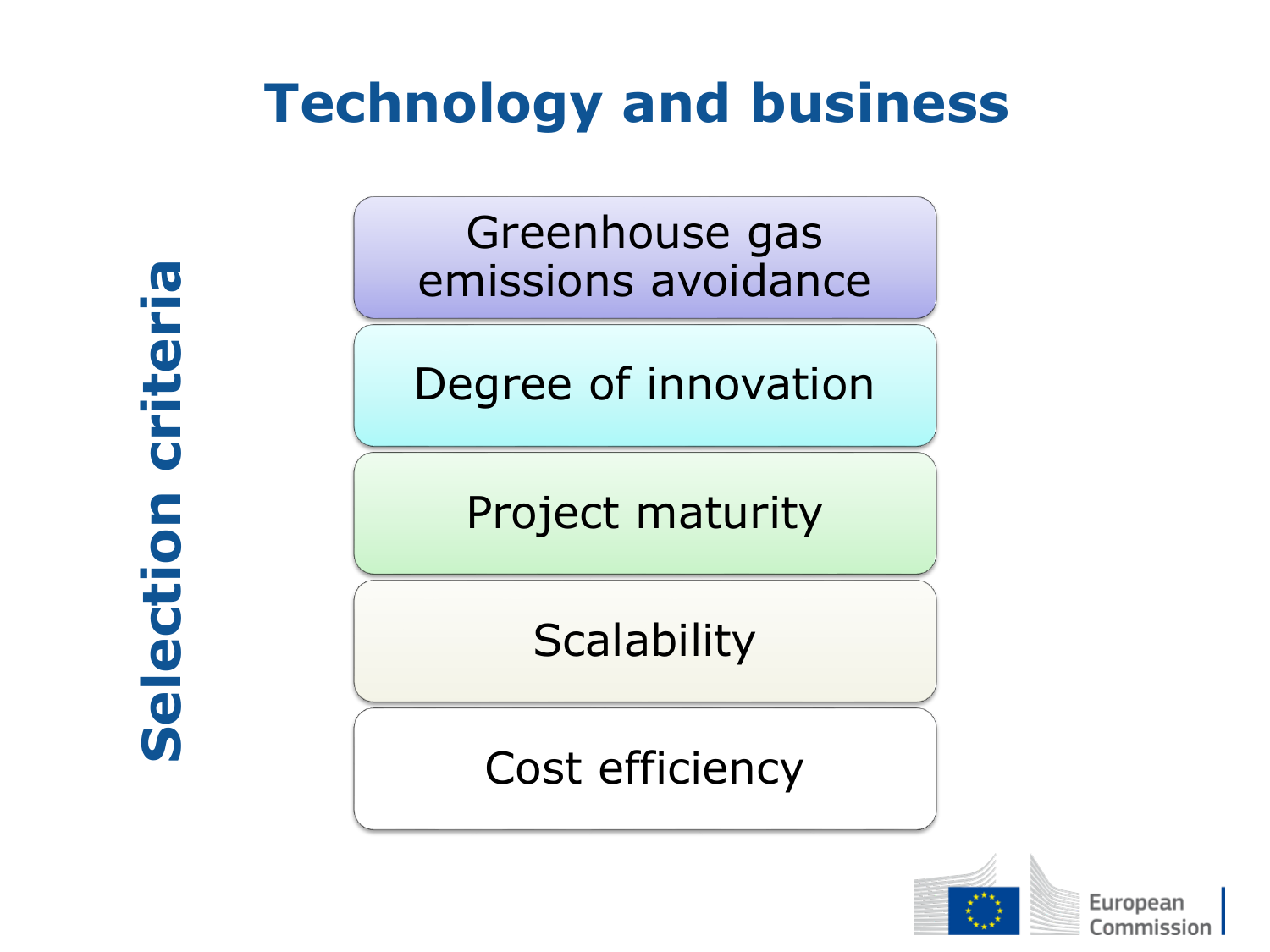#### **Two-phase selection process**



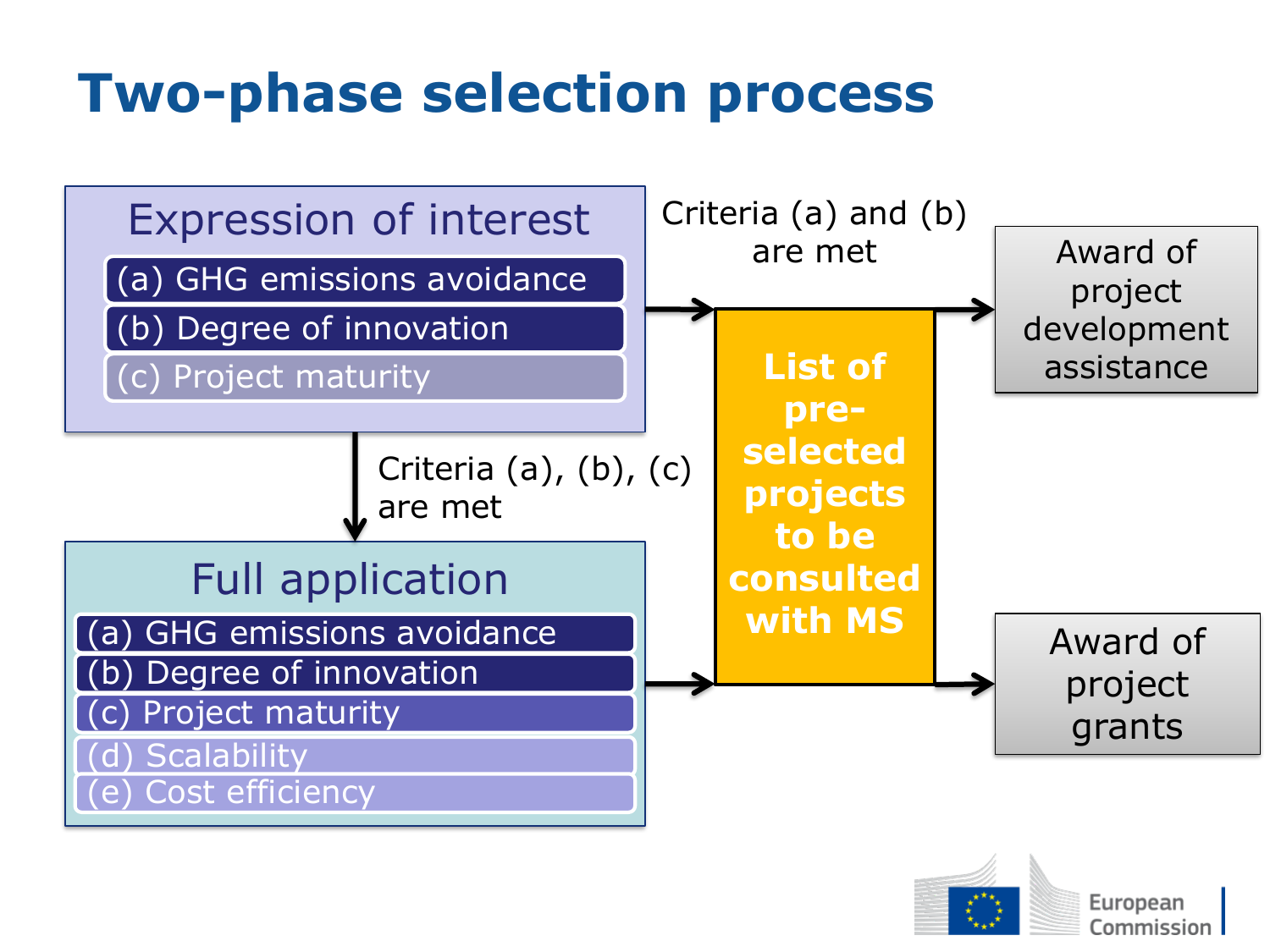### **Support across project life-cycle**

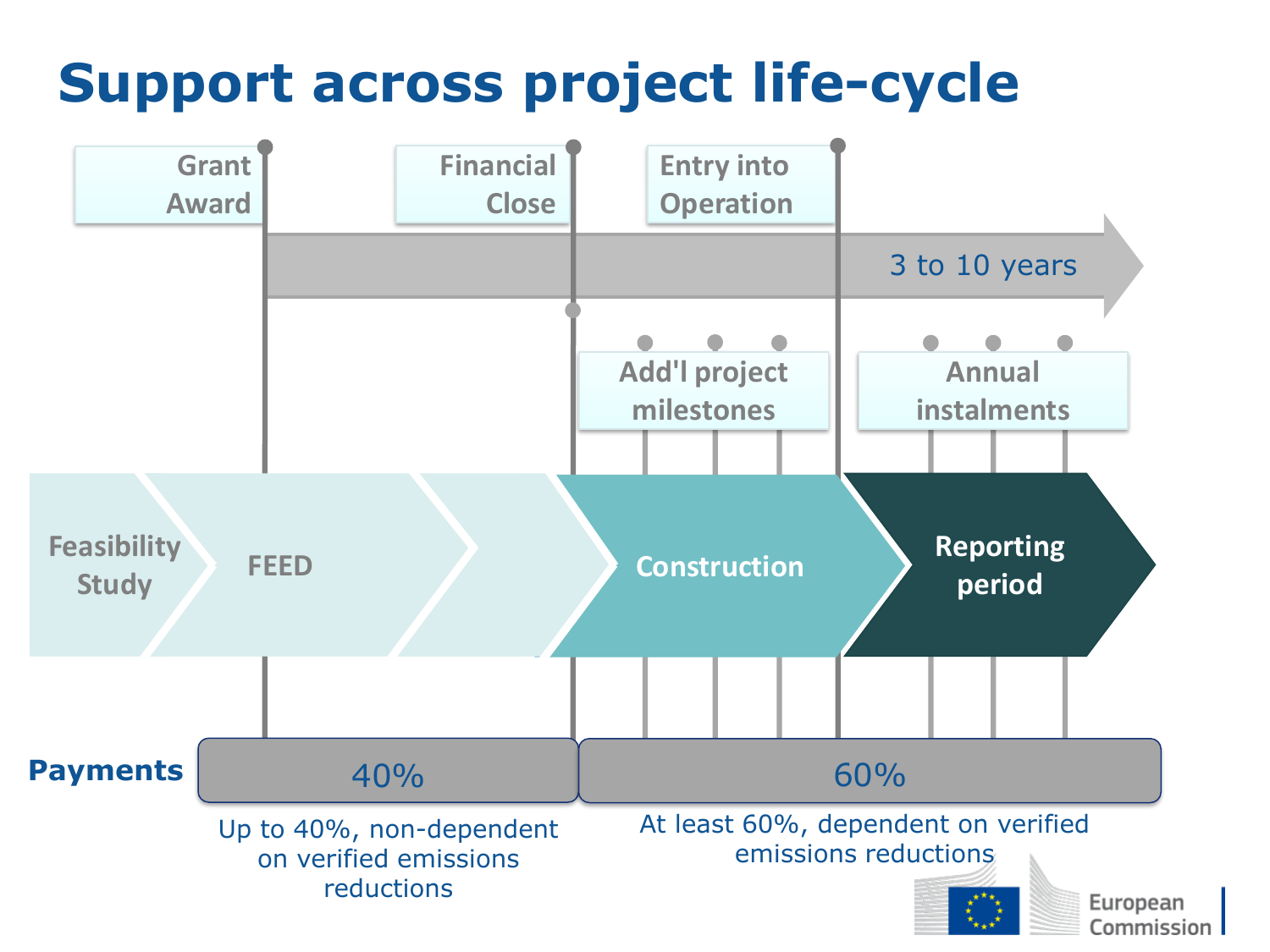#### **Timeline – Innovation Fund**



Commission